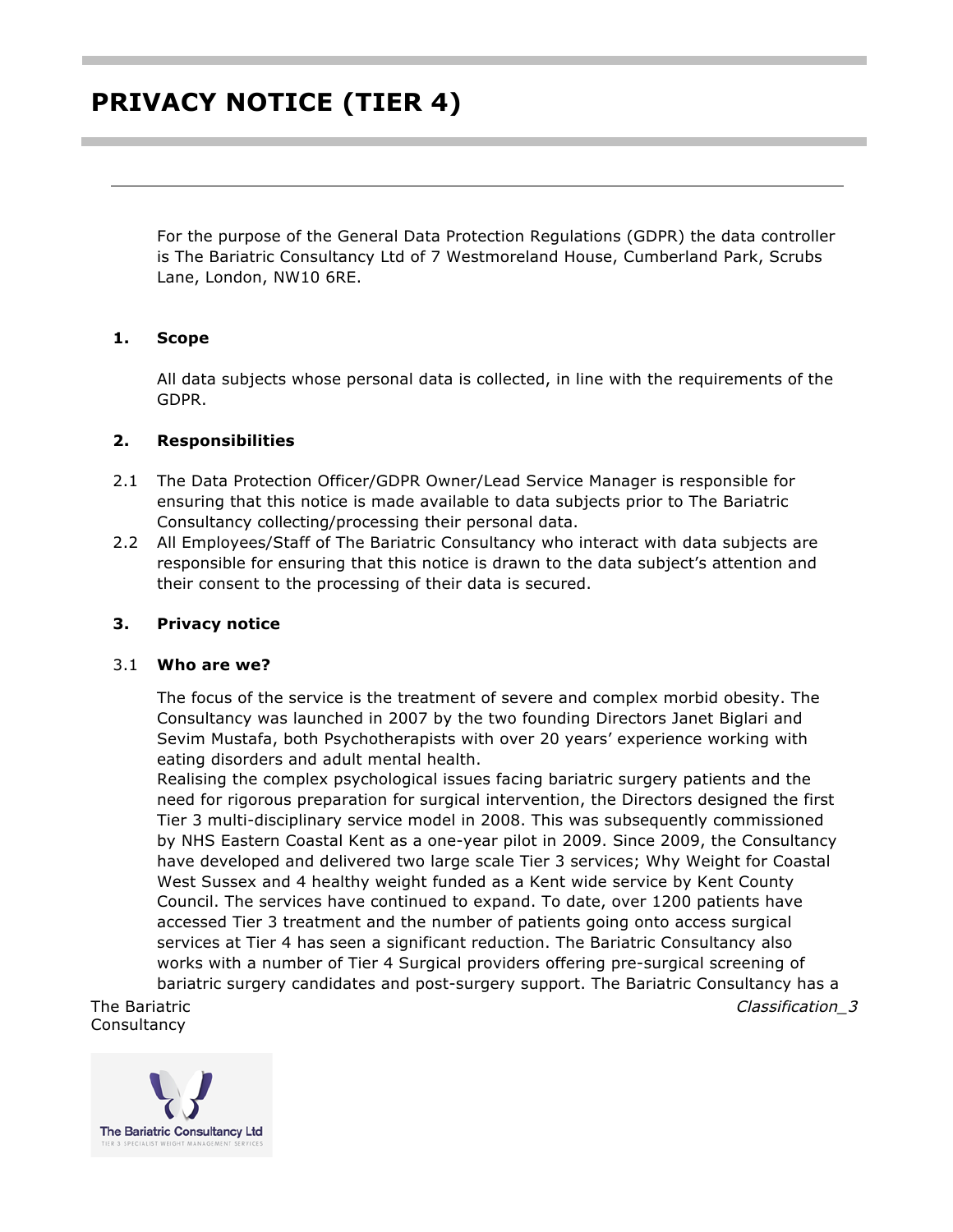wealth of knowledge and experience in the field of obesity and offer a comprehensive training programme to other healthcare professionals. In 2014 TBC were awarded the contract to deliver the service across Crawley and Horsham and Mid Sussex CCGs. In 2017 the service was the recipient of the prestigious ASOS (Association for the Study of Obesity) Best Practice Award.

Our Data Protection Officer / GDPR Owner/Lead Service Manager and data protection representatives can be contacted directly here:

- Manjit.bungar@thebariatricconsultancy.com
- 01322 220294 01322 220299
- [catherine.konzon@thebariatricconsultancy.com](mailto:catherine.konzon@thebariatricconsultancy.com)
- 01322 220294 01322 220299

The personal data we would like to collect and process from you is:

| Personal data type:                                                                                                                                                                                                                                                                                                                                                                                                                                                                      | <b>Source</b> (where The Bariatric Consultancy<br>obtained the personal data from if it has not<br>been collected directly from you, the data<br>subject. Note if the personal data has been<br>accessed from publicly accessible sources): |
|------------------------------------------------------------------------------------------------------------------------------------------------------------------------------------------------------------------------------------------------------------------------------------------------------------------------------------------------------------------------------------------------------------------------------------------------------------------------------------------|---------------------------------------------------------------------------------------------------------------------------------------------------------------------------------------------------------------------------------------------|
| Name, address, telephone number(s),                                                                                                                                                                                                                                                                                                                                                                                                                                                      | From Referrer                                                                                                                                                                                                                               |
| date of birth, health                                                                                                                                                                                                                                                                                                                                                                                                                                                                    | Health records                                                                                                                                                                                                                              |
| information(diagnosis/medication),<br>weight/height/bmi, gender, nhs number,<br>GP details, risk information, details of<br>substance use and some background<br>family details and history.                                                                                                                                                                                                                                                                                             | Mental Health records/teams                                                                                                                                                                                                                 |
| We may also collect and process the                                                                                                                                                                                                                                                                                                                                                                                                                                                      |                                                                                                                                                                                                                                             |
| following data about you:                                                                                                                                                                                                                                                                                                                                                                                                                                                                |                                                                                                                                                                                                                                             |
| • Information that you provide by filling in<br>forms on our site<br>http://www.bariatricconsultancytier3.com/<br>(our site). This includes information<br>provided at the time of registering to use<br>our site, subscribing to our service,<br>posting material or requesting further<br>services. We may also ask you for<br>information when you enter a competition<br>or promotion sponsored by The Bariatric<br>Consultancy Ltd, and when you report a<br>problem with our site. |                                                                                                                                                                                                                                             |
| • If you contact us, we may keep a record                                                                                                                                                                                                                                                                                                                                                                                                                                                |                                                                                                                                                                                                                                             |

The Bariatric Consultancy Ltd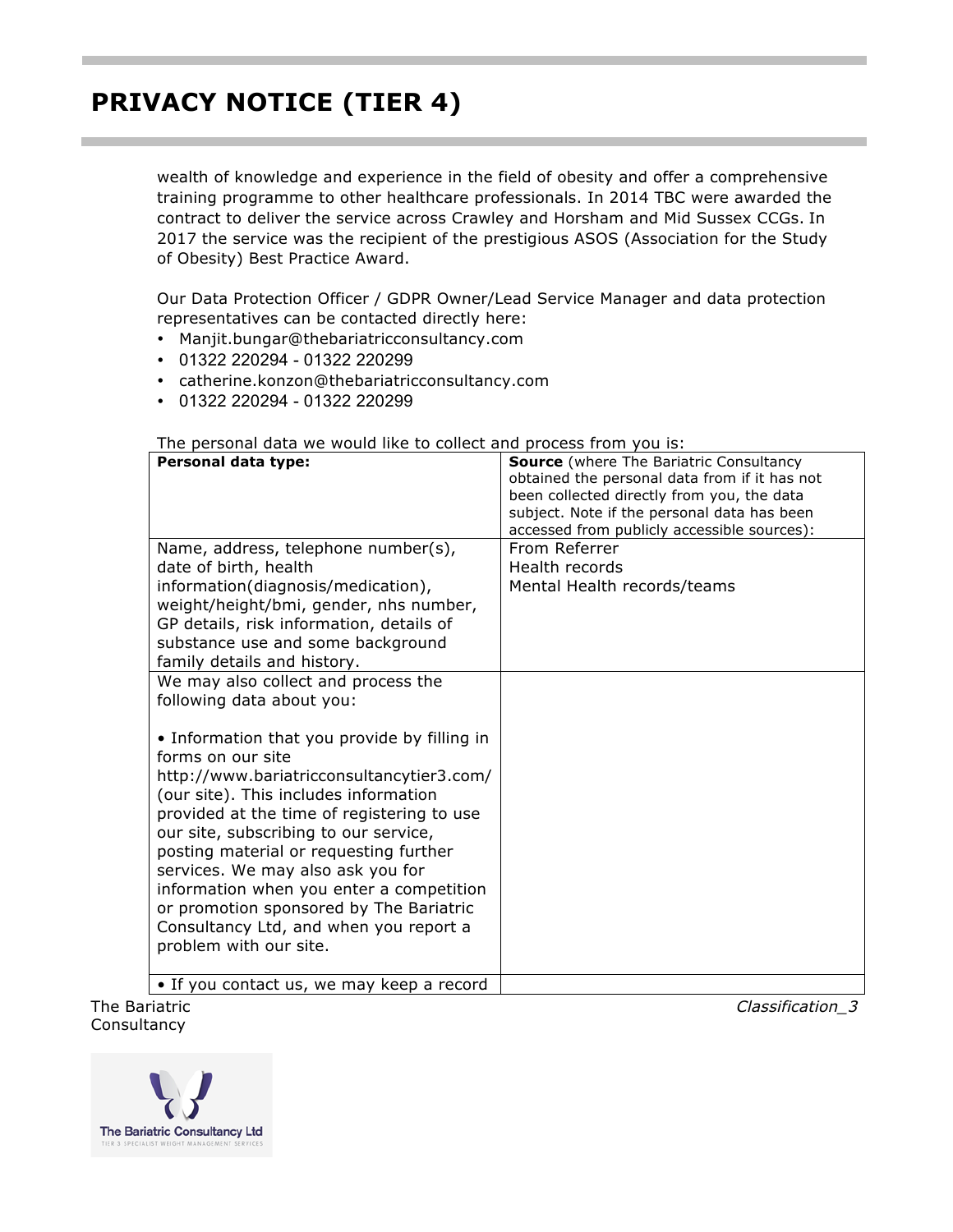| of that correspondence                                                                |  |
|---------------------------------------------------------------------------------------|--|
| • The Bariatric Consultancy Ltd may also                                              |  |
| ask you to complete surveys that we use                                               |  |
| for research purposes, although you do                                                |  |
| not have to respond to them.                                                          |  |
| • Details of your visits to our site                                                  |  |
| including, but not limited to, traffic data,                                          |  |
| location data, weblogs and other                                                      |  |
| communication data, whether this is                                                   |  |
| required for our own billing purposes or                                              |  |
| otherwise and the resources that you                                                  |  |
| access.                                                                               |  |
| <b>IP ADDRESSES</b>                                                                   |  |
| We may collect information about your                                                 |  |
| computer, including where available your                                              |  |
| IP address, operating system and browser                                              |  |
| type, for system administration and to<br>report aggregate information to our         |  |
| advertisers. This is statistical data about                                           |  |
| our users' browsing actions and patterns                                              |  |
| and does not identify any individual.                                                 |  |
|                                                                                       |  |
| <b>COOKIES</b>                                                                        |  |
| Our website uses cookies to distinguish                                               |  |
| you from other users of our website. This                                             |  |
| helps us to provide you with a good                                                   |  |
| experience when you browse our website<br>and also allows us to improve our site. For |  |
| detailed information on the cookies we                                                |  |
| use and the purposes for which we use                                                 |  |
| them see our Cookie policy                                                            |  |
|                                                                                       |  |
|                                                                                       |  |

The personal data we collect will be used for the following purposes:

- To inform treatment and weight-loss programme
- To maintain accurate healthcare records
- To ensure safe and appropriate health support and information

The Bariatric **Consultancy** 

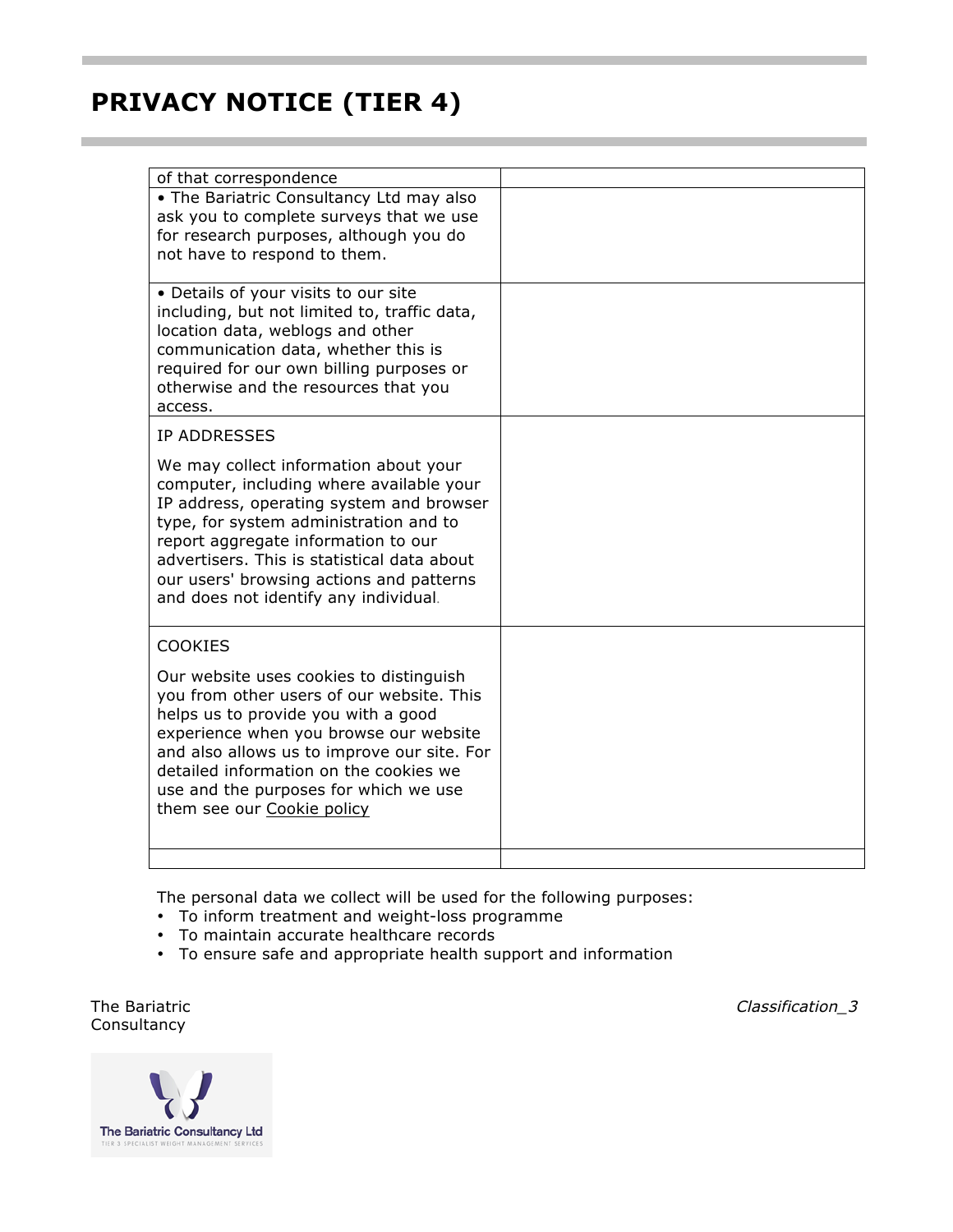Our legal basis for processing for the personal data:

- Consent
- Contractual necessity
- Vital Interests (health)

Any legitimate interests pursued by us, or third parties we use, are as follows:

- Medical purposes
- Equal opportunities
- Employment law.

The special categories of personal data concerned are:

- Racial
- Ethnic origin
- Religion
- Health data
- Sexual orientation

#### 3.2 **Consent**

By consenting to this privacy notice you are giving us permission to process your personal data specifically for the purposes identified.

Consent is required for The Bariatric Consultancy to process both types of personal data, but it must be explicitly given. Where we are asking you for sensitive personal data we will always tell you why and how the information will be used.

You may withdraw consent at any time by completing and submitting to the Lead Service Manager GDPR REC 4.6A - Data Subject Consent Withdrawal form.

Forms are available by request from the Lead Service Manager and/or the Data Protection Officer.

#### 3.3 **Disclosure**

The Bariatric Consultancy will not pass on your personal data to third parties without first obtaining your consent unless there is an identified risk or harm to you or any other person in accordance with our Duty of Care.

We do not share information outside of the UK.

We may disclose your personal information to any member of our group, which means our subsidiaries, our ultimate holding company and its subsidiaries, as defined in section 1159 of the UK Companies Act 2006.

We may disclose your personal information to third parties:

The Bariatric **Consultancy** 

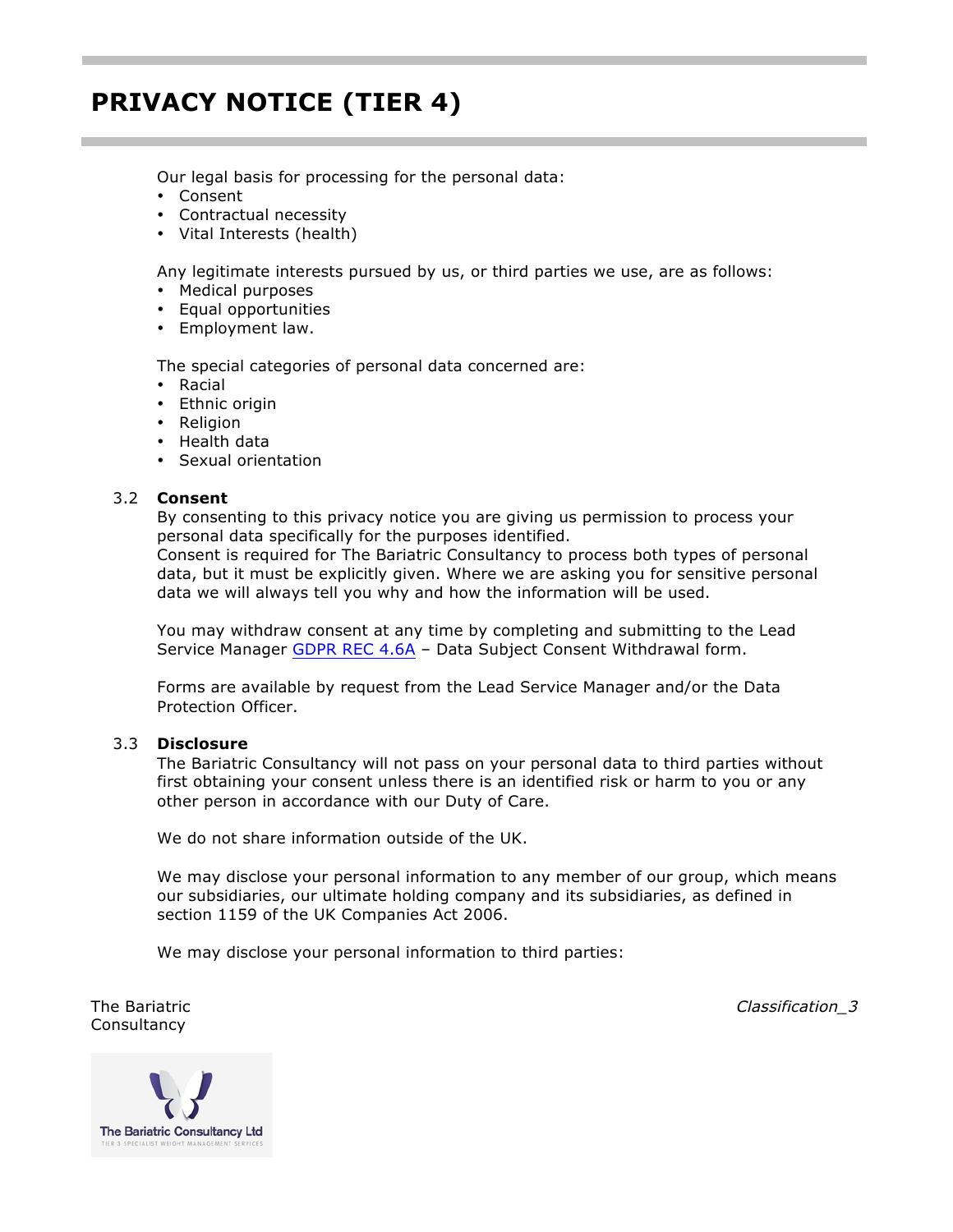• In the event that we sell or buy any business or assets, in which case we may disclose your personal data to the prospective seller or buyer of such business or assets.

• If The Bariatric Consultancy Ltd or substantially all of its assets are acquired by a third party, in which case personal data held by it about its customers will be one of the transferred assets.

• If we are under a duty to disclose or share your personal data in order to comply with any legal obligation, or in order to enforce or apply our [terms of use](http://bariatricconsultancytier3.com/terms.html) and other agreements; or to protect the rights, property, or safety of The Bariatric Consultancy Ltd, our customers, or others. This may include exchanging information with other companies and organisations for the purposes of fraud protection and credit risk reduction.

### 3.4 **Retention period**

The Bariatric Consultancy will process personal data for as long as you are in treatment with the service and will store the personal data for 8 years after treatment in accordance with the requirements of the British Medical Association. Refer to GDPR DOC 2.3 Retention Period Procedure].

### 3.5 **Your rights as a data subject**

At any point while we are in possession of or processing your personal data, you, the data subject, have the following rights:

- Right of access you have the right to request a copy of the information that we hold about you.
- Right of rectification you have a right to correct data that we hold about you that is inaccurate or incomplete.
- Right to be forgotten in certain circumstances you can ask for the data we hold about you to be erased from our records.
- Right to restriction of processing where certain conditions apply to have a right to restrict the processing.
- Right of portability you have the right to have the data we hold about you transferred to another organisation.
- Right to object you have the right to object to certain types of processing such as direct marketing.
- Right to object to automated processing, including profiling you also have the right to be subject to the legal effects of automated processing or profiling.
- Right to judicial review: in the event that The Bariatric Consultancy refuses your request under rights of access, we will provide you with a reason as to why. You have the right to complain as outlined in clause 3.6 below.

The Bariatric **Consultancy** 

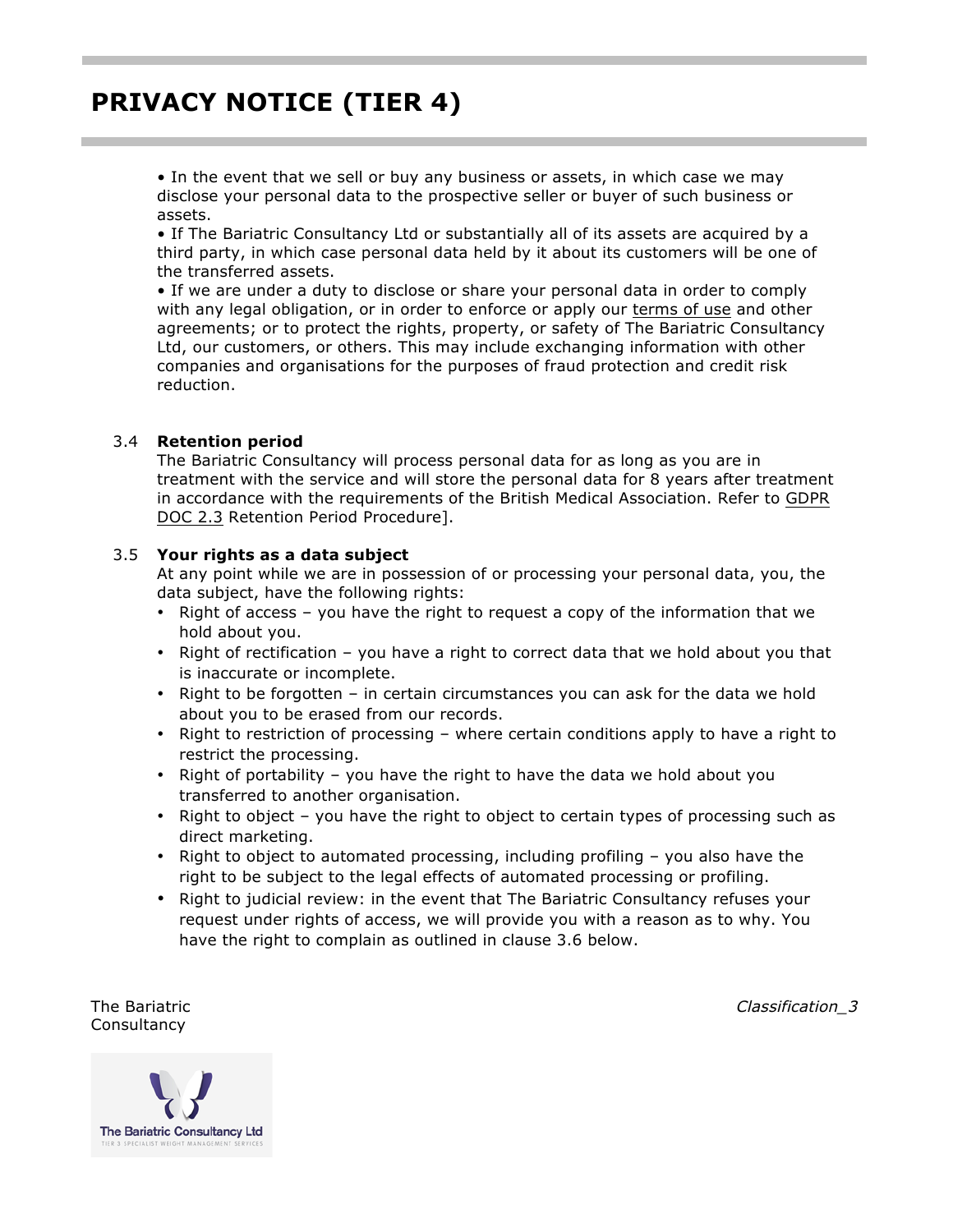All of the above requests will be forwarded on should there be a third party involved (as stated in 3.4 above) in the processing of your personal data.

### 3.6 **Complaints**

In the event that you wish to make a complaint about how your personal data is being processed by The Bariatric Consultancy (or third parties as described in 3.4 above), or how your complaint has been handled, you have the right to lodge a complaint directly with the supervisory authority and The Bariatric Consultancy's data protection representatives Data Protection Officer / GDPR Owner/Lead Service Manager.

The details for each of these contacts are:

Lead Service Manager: [Manjit.bungar@thebariatricconsultancy.com](mailto:Manjit.bungar@thebariatricconsultancy.com)

|                  | <b>Supervisory</b><br>authority contact<br>details | [Data Protection Officer (DPO)] / [GDPR Owner]<br>contact details                         |
|------------------|----------------------------------------------------|-------------------------------------------------------------------------------------------|
| Contact<br>Name: | Information<br>Commissioner's                      | Catherine Konzon                                                                          |
| Address          | Office                                             |                                                                                           |
| line $1$ :       | 8 Lincoln's Inn<br>Fields,                         | Suite 1,                                                                                  |
| Address          |                                                    |                                                                                           |
| line $2:$        | London                                             | Hawley Manor                                                                              |
| Address          |                                                    |                                                                                           |
| line $3:$        | WC2A 3BP                                           | Hawley Road                                                                               |
| Address          |                                                    |                                                                                           |
| line $4:$        |                                                    | Dartford                                                                                  |
| Address          |                                                    |                                                                                           |
| line $5:$        |                                                    | Kent DA1 1PX                                                                              |
| Email:           |                                                    | bariatricconsultancy@nhs.net<br>or<br>mailto:Catherine.konzon@thebariatricconsultancy.com |

The Bariatric **Consultancy**